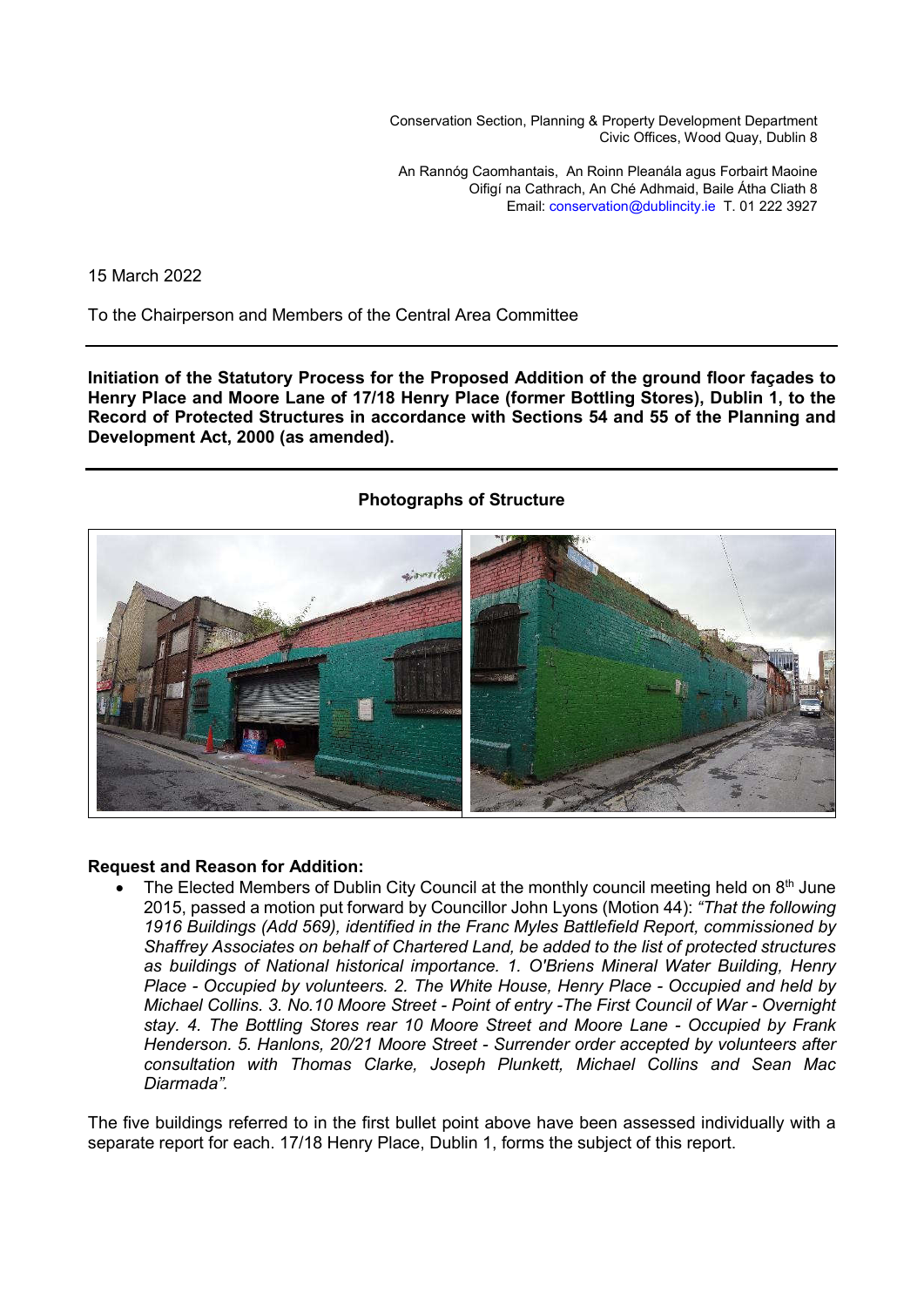# **Location and Land Use Zoning:**

The subject structure is located in an area zoned Z5, the objective of which is "To consolidate and facilitate the development of the central area, and to identify, reinforce, strengthen and protect its civic design character and dignity".



## **Architectural Conservation Area:**

17/18 Henry Place is not within an Architectural Conservation Area, but lies adjacent to the designated O'Connell Street ACA (2001); shown in diagonal green coloured cross hatch on Figure 1, above.

|  | <b>Relevant Planning History:</b> |  |
|--|-----------------------------------|--|
|--|-----------------------------------|--|

| <b>Planning</b><br>Ref. | <b>Description</b>                                                                                                                                                                                                                                                                                                                                                                                                                                                                                                                                                                                                                                                                                                                                                                                                                                                                                                                                                                                          | <b>Decision Date</b>                                                    |
|-------------------------|-------------------------------------------------------------------------------------------------------------------------------------------------------------------------------------------------------------------------------------------------------------------------------------------------------------------------------------------------------------------------------------------------------------------------------------------------------------------------------------------------------------------------------------------------------------------------------------------------------------------------------------------------------------------------------------------------------------------------------------------------------------------------------------------------------------------------------------------------------------------------------------------------------------------------------------------------------------------------------------------------------------|-------------------------------------------------------------------------|
| 1355/98                 | The project includes two floors of car-parking below basement level<br>(capacity 720 cars); four floors of mixed Retail and Leisure uses (approx.<br>40,000 sq.m. gross floor area) and comprising of Department Stores,<br>retail units, restaurants, bars, family entertainment centre and tourist<br>information. Also, on the upper level there are 15 multi- purpose<br>auditoriums for cinema, conference and theatre uses. There is also a 61<br>bedroom hotel with associated function rooms at 46/49 Upper O'Connell<br>Street which is presently occupied by Fingal County Council. The<br>proposal involves building under, on and over part of Moore Lane. The<br>listed facades of Nos. 57, 58 and Nos.52/54 Upper O'Connell Street are<br>being retained as part of the development.                                                                                                                                                                                                          | <b>Grant Permission:</b><br>23/10/1998                                  |
| 2479/08                 | Description has been abbreviated<br>7 year permission for development at an overall site of c 2.17 hectares,<br>at nos 40-41, 42 (a protected structure), 43 (a protected structure), 44<br>(a protected structure), 45-51, 52-54 (protected structures), 55-56, 57 (a<br>protected structure), 58 (a protected structure), 59, 60 (a protected<br>structure) and 61 (a protected structure) and 60a (otherwise 5 Henry<br>Place) O'Connell Street Upper, Nos 37-41a Henry Street, nos 1-13, 14-<br>17 (protected structures and a national monument) and 18-25 Moore<br>Street, nos 71 and 71a Parnell Street, nos 1-8 O'Rahilly Parade, nos 1-<br>15 Moore Lane, Nos 4-13 (including 3 Moore Lane) and 15-18 Henry<br>Place, nos 6-8 at the junction of Henry Place and Moore Lane and<br>including Clarkes Court off Moore Street, Moore Place off Henry Place,<br>Murphys Court off Moore Lane, part of Moore Lane from the junction of<br>Henry Place and Moore Lane to the junction of Moore Lane and | <b>Grant Permission</b><br>on appeal per<br>PL29N.232347:<br>24/03/2010 |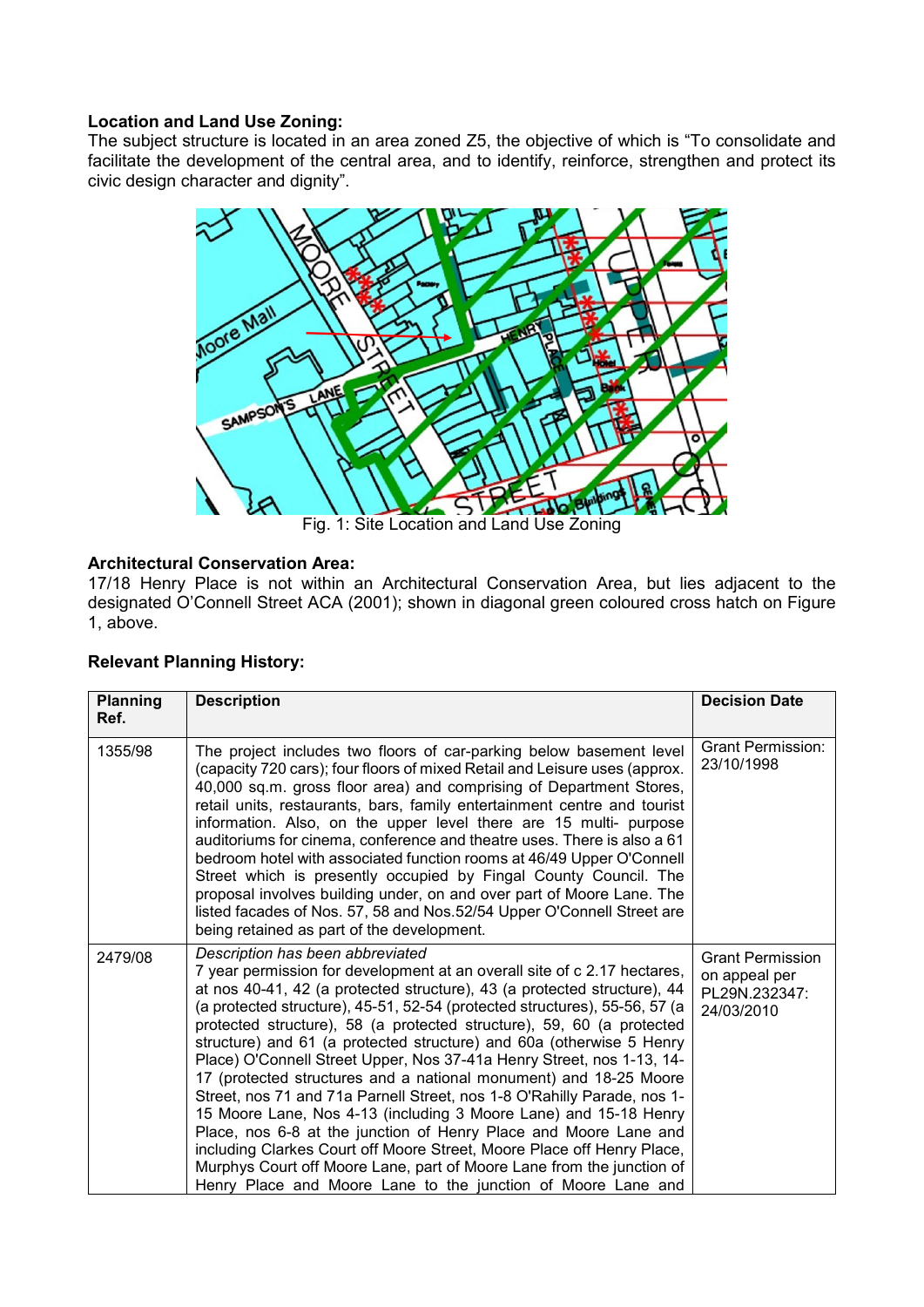| <b>Planning</b> | <b>Description</b>                                                                                                                                                                                                                                                                                                                                                                                                                                                                                                                                                                                                                                                                                                                                                                                                                                                                                                                                                                                                                                                                                                                                                                                                                                                                                                                                                                                                                                                                                                                                                                                                                                                                                                                                                                                                                                                                                                                                                                                                                                                                                                                                                                                                                                                                                                                                                                                                                                                                                                                                                                                                                                                                                                 | <b>Decision Date</b>                                                                   |
|-----------------|--------------------------------------------------------------------------------------------------------------------------------------------------------------------------------------------------------------------------------------------------------------------------------------------------------------------------------------------------------------------------------------------------------------------------------------------------------------------------------------------------------------------------------------------------------------------------------------------------------------------------------------------------------------------------------------------------------------------------------------------------------------------------------------------------------------------------------------------------------------------------------------------------------------------------------------------------------------------------------------------------------------------------------------------------------------------------------------------------------------------------------------------------------------------------------------------------------------------------------------------------------------------------------------------------------------------------------------------------------------------------------------------------------------------------------------------------------------------------------------------------------------------------------------------------------------------------------------------------------------------------------------------------------------------------------------------------------------------------------------------------------------------------------------------------------------------------------------------------------------------------------------------------------------------------------------------------------------------------------------------------------------------------------------------------------------------------------------------------------------------------------------------------------------------------------------------------------------------------------------------------------------------------------------------------------------------------------------------------------------------------------------------------------------------------------------------------------------------------------------------------------------------------------------------------------------------------------------------------------------------------------------------------------------------------------------------------------------------|----------------------------------------------------------------------------------------|
| Ref.            |                                                                                                                                                                                                                                                                                                                                                                                                                                                                                                                                                                                                                                                                                                                                                                                                                                                                                                                                                                                                                                                                                                                                                                                                                                                                                                                                                                                                                                                                                                                                                                                                                                                                                                                                                                                                                                                                                                                                                                                                                                                                                                                                                                                                                                                                                                                                                                                                                                                                                                                                                                                                                                                                                                                    |                                                                                        |
|                 | O'Rahilly Parade and part of Henry Place from the junction of Moore<br>Street and Henry Place to the rear of no. 61 O'Connell Street Upper (a<br>protected structure), Dublin 1. The site consists of the majority of a city<br>block bounded by Parnell Street, Moore Lane, O'Rahilly Parade, Moore<br>Street, Henry Street, Henry Place and O'Connell Street Upper, but for<br>the avoidance of doubt excludes nos 70 & 72-75 Parnell St, Nos 37-39<br>& 62-69 O'Connell St Upper, Nos 31-36 Henry St & Nos 1-3 Henry<br>Place, Dublin 1.<br>Note: permission granted for demolition of 17-18 Henry Place under<br>Reg. Ref: 2479/08.                                                                                                                                                                                                                                                                                                                                                                                                                                                                                                                                                                                                                                                                                                                                                                                                                                                                                                                                                                                                                                                                                                                                                                                                                                                                                                                                                                                                                                                                                                                                                                                                                                                                                                                                                                                                                                                                                                                                                                                                                                                                            |                                                                                        |
| 2479/08X1       | As above - Extension of Duration of Planning Permission granted per<br>PL29N.232347.                                                                                                                                                                                                                                                                                                                                                                                                                                                                                                                                                                                                                                                                                                                                                                                                                                                                                                                                                                                                                                                                                                                                                                                                                                                                                                                                                                                                                                                                                                                                                                                                                                                                                                                                                                                                                                                                                                                                                                                                                                                                                                                                                                                                                                                                                                                                                                                                                                                                                                                                                                                                                               | Extension of<br>Duration granted:<br>21/07/2016                                        |
| 3927/09         | For a change of use planning permission to existing structures with<br>retail/commercial uses. The proposed planning permission will convert<br>the existing structure to a restaurant/cafe. The development will consist<br>of the refurbishment of no: 10, 11 & 12 Moore Street, Dublin 1 into three<br>separate restaurants and part retail stores in No. 10. The gross floor<br>area shall be 359 sqm which will accommodate a cafe/restaurant area<br>with kitchen and storage.                                                                                                                                                                                                                                                                                                                                                                                                                                                                                                                                                                                                                                                                                                                                                                                                                                                                                                                                                                                                                                                                                                                                                                                                                                                                                                                                                                                                                                                                                                                                                                                                                                                                                                                                                                                                                                                                                                                                                                                                                                                                                                                                                                                                                               | <b>Grant Permission:</b><br>05/01/2010                                                 |
| 2862/21         | PROTECTED STRUCTURE:<br>Dublin Central GP Limited intends to<br>apply for Permission for a period of 7 years at a site, 'Dublin Central -<br>Site 4', (c. 0.3 Ha) at Nos. 10 - 13 and Nos. 18 - 21 Moore Street, No.<br>5A Moore Lane (also known as Nos. 15 - 16 Henry Place), Nos. 6 - 7<br>and Nos. 10 - 12 Moore Lane and Nos. 17 - 18 Henry Place (also known<br>as Nos. 4 - 5 Moore Lane), Dublin 1. Also, the site includes the rear of<br>Nos. 50 - 51 and Nos. 52 - 54 Upper O'Connell Street, No. 13 Moore<br>Lane, No. 14 Moore Lane (otherwise known as Nos. 1 - 3 O'Rahilly<br>Parade and Nos. 14 - 15 Moore Lane or Nos. 1 - 8 O'Rahilly Parade and<br>Nos. 14 - 15 Moore Lane), Dublin 1 and otherwise generally bounded by<br>No. 22 Moore Street and No. 13 Moore Lane to the north, Moore Lane<br>to the east, Moore Street to the west and Henry Place to the south. Nos.<br>14 - 17 Moore Street (National Monument / Protected Structures) is<br>bounded north and south by the proposed development. The proposed<br>development comprises a mixed-use scheme (c. 3,290 sq. m gross floor<br>area) in 2no. parts located north and south of the Nos. 14 - 17 Moore<br>Street (a National Monument / Protected Structures) ranging in height<br>from 1 - 3 storeys including retained independent single storey<br>basements comprising 15no. apartment units (c. 1,454 sq. m gfa), café<br>/ restaurant use (c. 864 sq. m gfa), retail use (c. 617 sq. m gfa), cultural<br>use (c. 60 sq. m gfa) and office use (c. 295 sq. m gfa). The proposed<br>development to the north of Nos. 14 - 17 Moore Street consists of: - Nos.<br>20 - 21 Moore Street are refurbished and adapted to provide 1no. café /<br>restaurant / licenced premises with takeaway / collection facility (c. 80<br>sq. m in total) at ground floor addressing both Moore Street and<br>proposed new public plaza to the rear and 1no. 1-bed apartment and<br>1no. 2 bed apartment located at 1st and 2nd floor level - 4no. in total<br>(cycle and bin storage at ground floor level). No terraces or balconies<br>are proposed to the residential units; Provision of a new 2 storey<br>extension at the side of No. 17 Moore Street (National Monument /<br>Protected Structure) to act as an extension for ancillary use to the<br>National Monument - a cultural facility (c. 60 sq. m gfa); Provision of an<br>archway between the gable of No. 20 Moore Street and the new 2 storey<br>extension to No. 17 Moore Street (National Monument / Protected<br>Structure) to form an entrance to a new public plaza off Moore Street;<br>Provision of a 2 storey building with profiled roof consisting 1no. licenced | Decision to Grant<br>Permission<br>12/01/2022; now<br>on appeal to An<br>Bord Pleanála |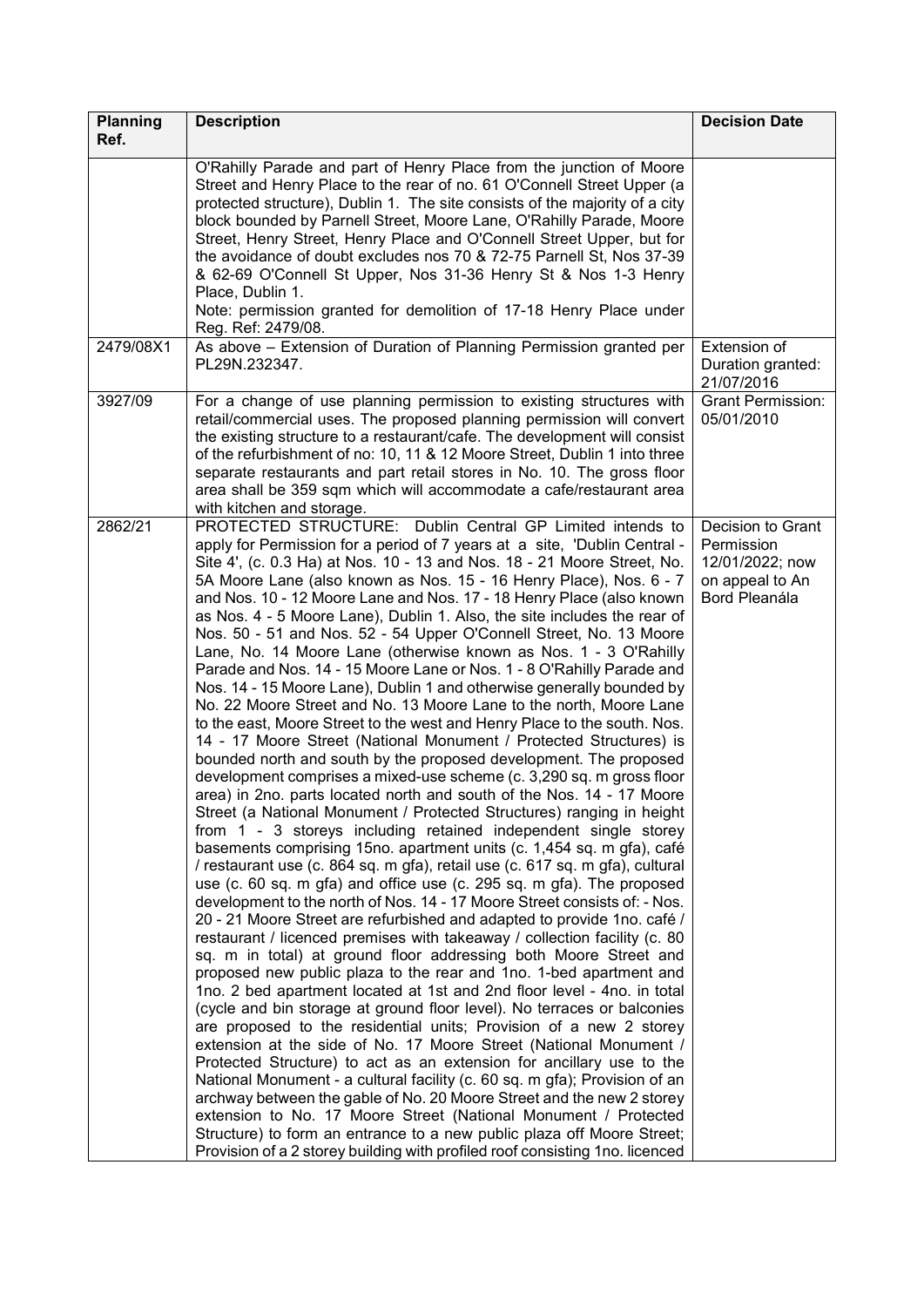| <b>Planning</b><br>Ref. | <b>Description</b>                                                                                                                                                                                                                                                                                                                                                                                             | <b>Decision Date</b> |
|-------------------------|----------------------------------------------------------------------------------------------------------------------------------------------------------------------------------------------------------------------------------------------------------------------------------------------------------------------------------------------------------------------------------------------------------------|----------------------|
|                         | restaurant / café unit with takeaway / collection facility (c. 250 sq. m gfa)<br>etc.<br>Note: The proposed development includes the retention of the ground<br>floor façade of Nos. 17 - 18 Henry Place (also known as Nos. 4 - 5 Moore<br>Lane), with internal and external modifications, as per the decision of the<br>City Council to grant permission. The decision is on appeal to An Bord<br>Pleanala. |                      |

## **Recent Enforcement History:**

None.

# **Description:**

This description is based on an internal and external inspection by the Conservation Section on the 5<sup>th</sup> August 2021, consideration of available research and documentation, together with the architectural heritage documents submitted as part of planning application Reg. Ref: 2862/21.

# *Exterior:*

17/18 Henry Place is an attached corner-sited single-storey warehouse building built c. 1905 having three-bay elevation to Henry Place and four–bay elevation to Moore Lane (Figs. 3 & 4). Formerly with upper floor, which survives to first floor cill level. Replacement flat roof of corrugated-iron. Painted brick walls, laid in English garden wall bond with projecting brick plinth course and moulded brick string course to first floor cill level to elevation to Henry Place. Exposed yellow brick to upper section of wall to Moore Lane (Fig. 5). Infilled segmental-headed window openings with painted masonry sills and painted brick voussoirs to ground floor, granite cills surviving to remaining section of first floor wall. Infilled segmental-headed door opening with painted brick voussoirs to Moore Lane. Segmental-headed carriage-arch to Henry Place having painted brick voussoirs and moulded keystone, now enlarged with inserted square-headed opening having roller shutter and steel lintel. Similar in architectural design to No. 11-13 Henry Place opposite.

# *Interior:*

Walls constructed of yellow, brown and red brick, laid in English garden wall bond with remnants of lime plaster (Figs. 5 & 6). Exposed timber rafters and transverse iron I-beams supporting modern flat roof. Concrete floor. Blocked openings to east and south elevations. Blocked two-over-two timber sash windows to north elevation. Extension to rear of No. 11 Moore Street extends in north-west corner of interior.

# **Historical Background:**

In the mid-nineteenth century the buildings now forming 17/18 Henry Place comprised a pair of residential properties, then named No. 16 and 17 Off Lane, with a further two structures occupying the northern portion of the site, No. 4 and 5 Moore Lane (Fig. 7). To the north was a narrow lane providing access to the rear plots of these structures and properties at No. 10 and 11 Moore Street. These lanes and courtyards characterised the area up to the late nineteenth and early twentieth centuries, but many have since been built over.

The Ordnance Survey map of 1891 indicates the rear site of No. 11 Moore Street was developed to encompass the majority of the small lane that ran along the north end of the site (Fig. 8). Goad's Insurance Plan of 1893 indicates a pair of four-storey buildings at 17-18 Henry Place which were interconnected internally (Fig. 9). The condition of these buildings on the site declined in the late nineteenth century leading to their replacement. The new building which encompassed the plots of both 17 and 18 Henry Place and also those of 4 and 5 Moore Lane, was constructed as a storehouse for O'Brien & Co. in the early twentieth century. O'Brien's was a mineral water company that maintained a manufacturing plant and bottling factory further to the east at 4-8 Henry Place.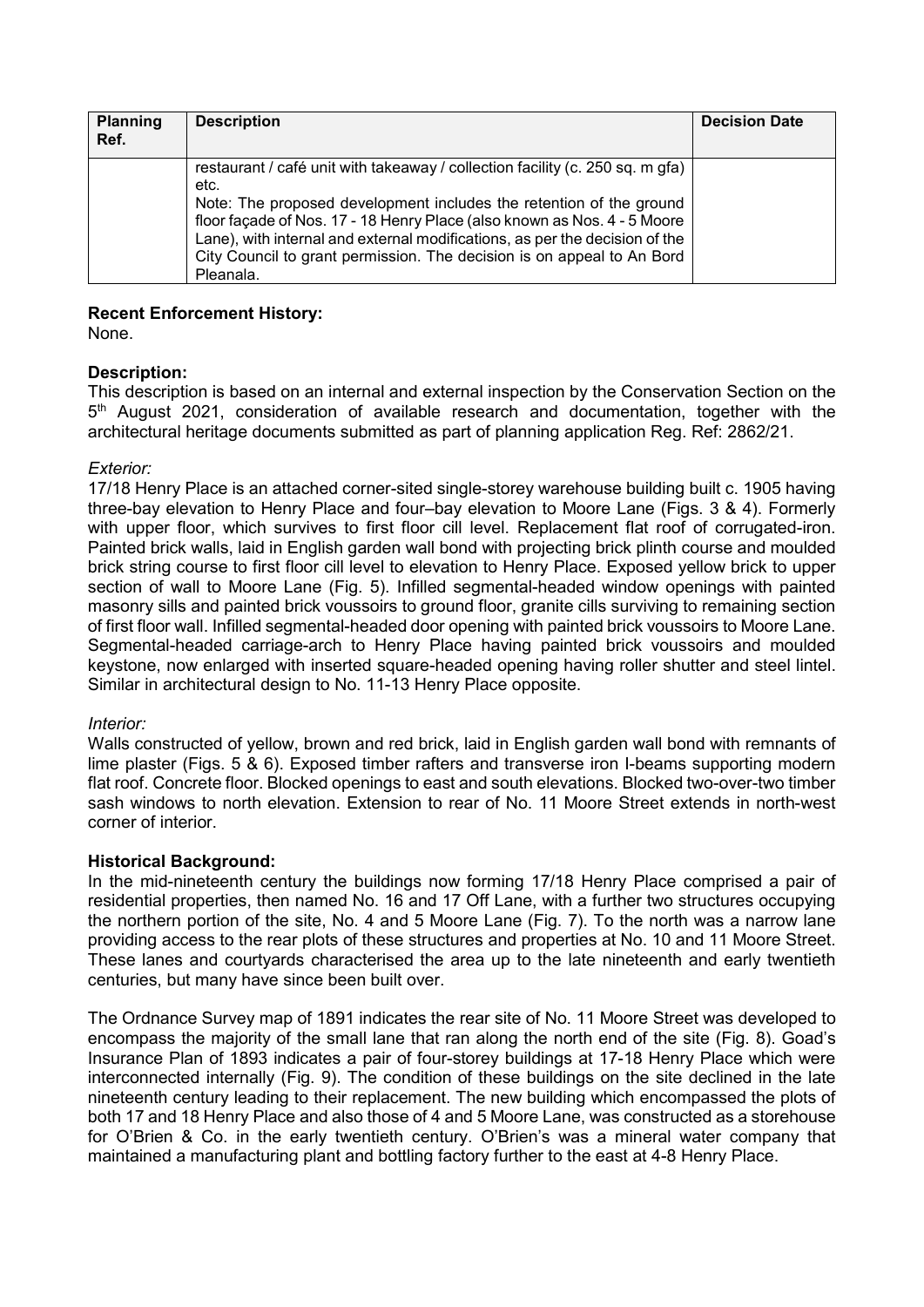## *1916 Historical Association*

Henry Place and Moore Lane are key thoroughfares associated with the 1916 Rising and featured significantly in witness statements from the time and other contemporary documentation. Detachments of Irish Volunteers left the GPO by means of its side entrance on the south side of Henry Street. The first detachment, under the command of the O'Rahilly moved west along Henry Street before turning north into Moore Street. Subsequent groups crossed over to Henry Place, the south end of which lay almost opposite the side entrance of the GPO on Henry Street. They travelled the length of Henry Place to secure 10 Moore Street as an alternative location for the garrison. Specific geographic locations such as the sharp left turn on Henry Place and the structures along it including 17/18 are mentioned frequently in witness statements. The position of 17/18 Henry Place, at the junction with Moore Lane is particularly significant. The Volunteers had to avoid machine-gun and sniper fire from crown forces on the roof of the Rotunda Hospital and from a barricade at the northern end of Moore Lane while crossing this junction. Witness statements such as that of Liam Tannam (WS 242 Liam Tannam) describes the danger '*when we showed up opposite Moore Lane we came under fire….We stooped and ran across…'.*

The witness statement of Captain R. Henderson (WS 1686 R. Henderson) also highlights the danger at this location '*The main body had now retreated from the doomed GPO…..As the front ranks were crossing Moore Lane (which runs at right angles from Henry Place) intense machine-gun fire opened from the roof of the Rotunda Hospital. Crouching they escaped; those behind them came to a halt'*.

Frank Henderson records his occupation of the building in his witness statement *'There was great confusion in Henry Place…..I established my party in a bottling stores at the corner of the lane which*  runs parallel to O'Connell Street and Moore Street as far as the Rotunda Hospital (WS 249 F. Henderson)*.* Henderson left the bottling stores for No. 10 Moore Street to look for food and hot drinks for his party. While there he collapsed and remained at No. 10 till the following morning. Henderson then *'went out into Henry Place and found that the rear guard party had been withdrawn from the stores' they had occupied the previous night'* (WS 249 F. Henderson, p. 56). The O'Brien & Co. Bottling Stores at 17/18 Henry Place, constructed in the early twentieth century, provided the backdrop for these events.

The impact of the Rising on the Bottling Store is recorded in a claim by Michael Francis O'Brien, proprietor of O'Brien & Co. The company owned a number of properties on Henry Place including their factory, stores, and stables. The company sought damages of nearly £450 and received a payment of just over £400 from the Property Losses (Ireland) Committee indicating the amount of damage done. 17/18 Henry Place is named as the 'New Store' in his claim, reflecting its construction in the early twentieth century. The value of the claim for damage to the building (including repairs to front and rear windows, front door and tiled roof) and contents is over €50.

## *Post 1916*

Goad's Insurance Plan of 1926 names the structure as 'O'Brien's & Co. Empties Store'. The premises was later occupied by Southall (Ireland) Ltd., and then by Goodall's of Ireland Ltd. Goad's Insurance Plan of 1961 records the structure as a two-storey drapery warehouse with cast-iron columns and iron girders over a brick-arched basement (Fig. 10).

Photographs of 17/18 Henry Place taken before the removal of the first floor indicated that the eastern elevation and western party wall to No. 16 were constructed of yellow brick while the front (south) elevation was constructed of red brick, with red brick quoins to the southeast corner

The structure was damaged by fire in the 1980s which destroyed the roof and first floor interior. Later around 2010, the remaining first floor brickwork facades were taken down to cill level by the owner under 'making safe works', as the loose brickwork walls and derelict premises were deemed a potential danger to the general public.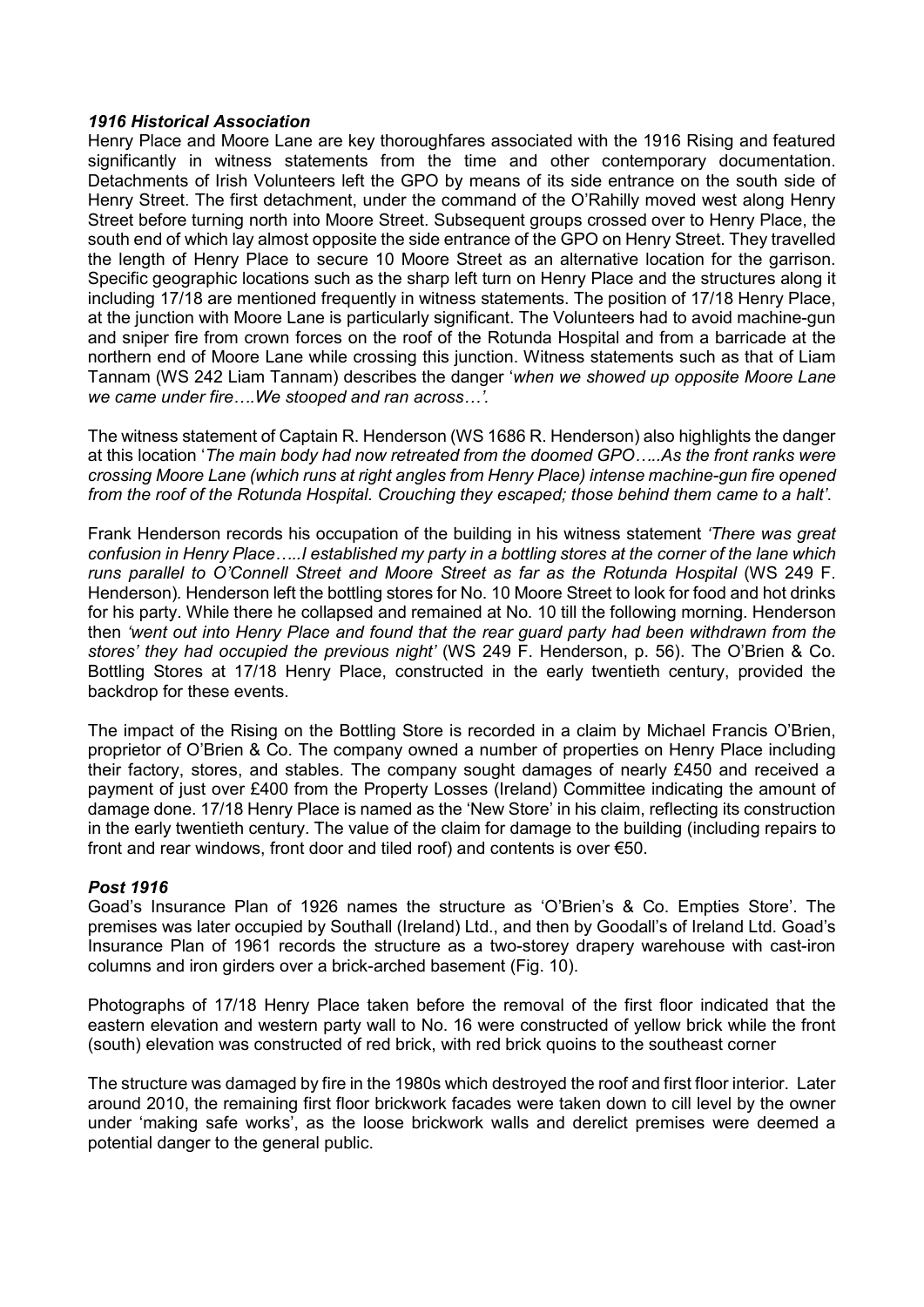#### **References:**

- Ask About Ireland 2021. Griffith's Primary Valuation of Rateable Tenements. Available at Griffith's Valuation (askaboutireland.ie).
- Casey, C. 2005. The Buildings of Ireland: Dublin.
- DHLGH, 2011, *Architectural Heritage Protection Guidelines for Planning Authorities*.
- Goad, C. E. 1893. Insurance Plan of the City of Dublin, 1893.
- Goad, C. E. 1961. Insurance Plan of the City of Dublin, revised 1961.
- Military Archives 2021. Witness Statements of Captain R. Henderson (WS 1686), Frank Henderson (WS 249), Liam Tannam (WS 242)
- National Archives 2021. Property Losses (Ireland) Committee Michael O'Brien. Available at http://centenaries.nationalarchives.ie/reels/plic/PLIC\_1\_3648.pdf
- Ordnance Survey 1847. Dublin Sheet 14.
- Ordnance Survey 1891. Dublin OS sheet XVIII.47.
- Library Ireland 2021. Thom's Almanac and Official Directory for the Year 1862.
- Shaffrey Associates Architects & Franc Myles, Archaeology& Built Heritage (06 February 2012). *Application for Ministerial Consent to carry out Works at 14 – 17 Moore Street, Dublin 1, a National Monument*. Unpublished Report submitted to Department of Arts, Heritage and Gaeltacht in response to a Request for Additional Information. \* Note this report includes the Battlefield Archaeological Assessment for Moore Street & Environs by Franc Myles.

#### **NIAH Record:**

The NIAH uses eight categories of special interest (architectural, historical, archaeological, artistic, cultural, scientific, technical & social) and identifies five categories of rating in seeking to rank buildings. The NIAH rating values are International, National, Regional, Local and Record Only (I, N, R, L, O). Structures which are considered of International, National, and Regional significance are deemed worthy of inclusion on the RPS.

The National Inventory of Architectural Heritage (NIAH) has been carried out for this area. However, 17/18 Henry Place, Dublin 1, was not recorded.

#### **Assessment of Special Interest under the Planning and Development Act 2000:**

The Conservation Section considers 17/18 Henry Place, Dublin 1, to be of historical, cultural and social interest, as follows:

## **HISTORICAL**

The association of this building with the well-documented events of 1916, including the evacuation of the GPO and its occupation by a group of Volunteers lead by Frank Henderson, is of historical significance. The Architectural Heritage Protection Guidelines for Planning Authorities (2011) state that the '*…level of importance of the historical connection and its relationship to the existing fabric of the structure should be assessed.*' (2011, p. 25).

The location is associated with a nationally significant event and '*retains its significance regardless of subsequent alteration*' (DOHLGH 2011, p. 25). While the structure has been significantly altered following its damage by fire and later removal of its first floor, the surviving ground floor of the building would have born witness to the events of the Rising and provides a tangible link to that conflict.

#### CULTURAL

The structure's link to the 1916 Rising and the references to it in witness statements from the Volunteers involved, has acquired cultural significance in the intervening century. The Architectural Heritage Protection Guidelines for Planning Authorities state that special interest can be assigned to '*…more modest works of the past that have acquired cultural significance with the passing of time' (*2011, 28). The 1916 Rising was a seminal event in Irish history that has understandably taken on cultural importance, including surviving elements of our architectural heritage that played a role in the events of that week.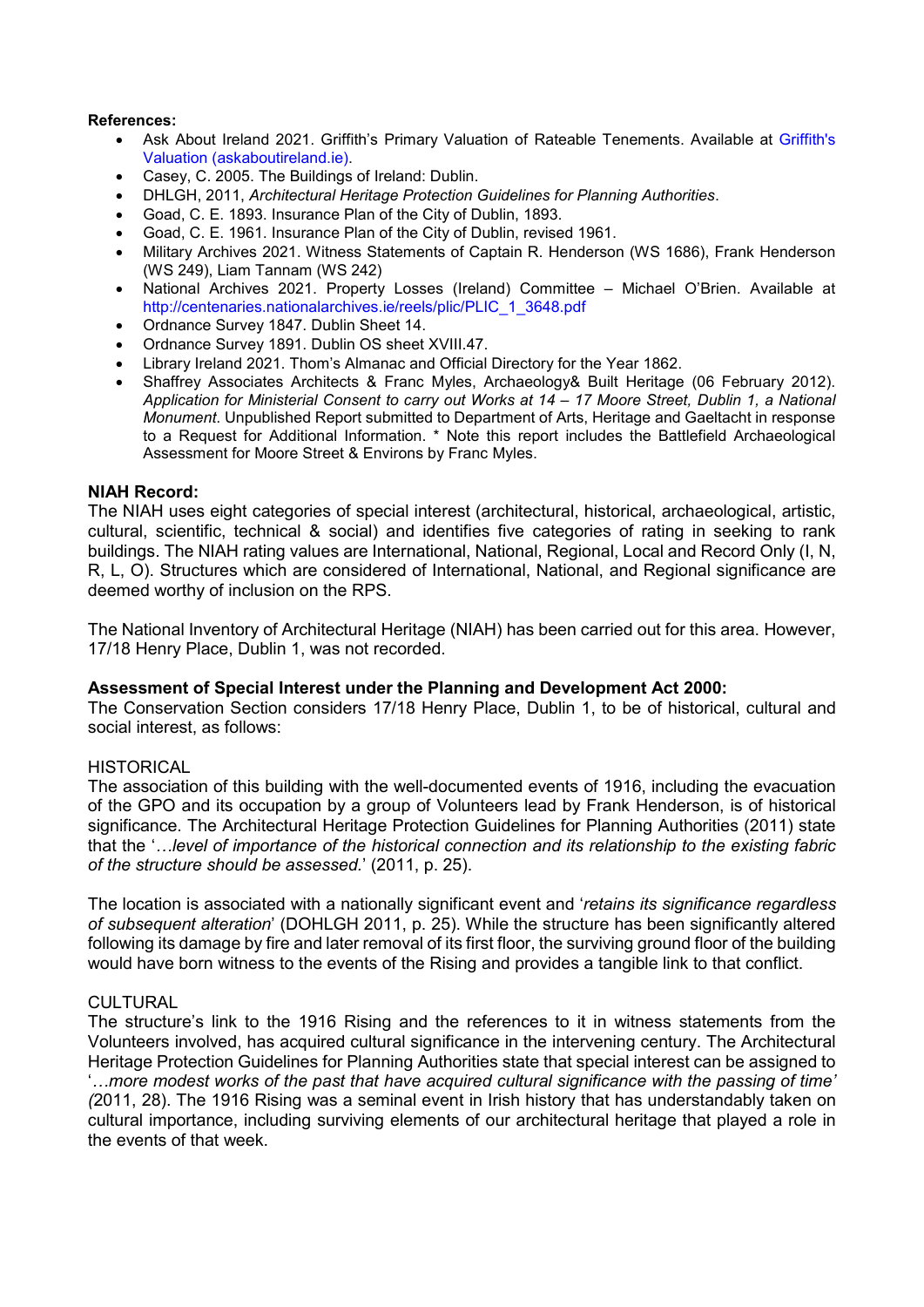## **SOCIAL**

The former bottling store building featured specifically in the retreat of Volunteers from the GPO during the last few days of the 1916 Rising. The Architectural Heritage Protection Guidelines for Planning Authorities state that '*the characteristic of special social interest embraces those qualities for which a structure, a complex or an area has become a focus of ... political, symbolic or other sentiment to any group of people. A community may have an attachment to a place because it is an essential reference point for that community's identity, whether as a meeting place or a place of tradition, ritual or ceremony…'* (2011, 30). The 1916 Easter Rising was a defining moment in Ireland's struggle for independence.

The external, ground floor facades of 17/18 Henry Place, Dublin 1, would be considered of 'Regional' significance, on the basis of the NIAH significance/ratings above.

## **Conclusion:**

The Conservation Section considers that 17/18 Henry Place, Dublin 1, merits inclusion on the Record of Protected Structures on the basis of its historical, cultural and social significance. However, given the loss of historic fabric over the intervening period since the Rising, the Conservation Section concludes that the proposed protection should be limited to the external, ground floor façades of 17/18 Henry Place, fronting onto the laneways at Henry Place and Moore Lane.

The extent of the proposed Protected Structure status and curtilage is outlined in Fig. 2 of this document (below).

It is now proposed to initiate the statutory process for the proposed addition of this structure to the Record of Protected Structures. This includes undertaking a statutory public consultation process in accordance with Section 55 of the Act. Following the statutory consultation process, a further report will be prepared taking any submissions and observations received into consideration, with a recommendation to the City Council to proceed or not with the proposed addition, or with a recommendation including amendments to the proposed addition.

## **Recommendation:**

It is recommended that the statutory process to initiate the proposed addition of the ground floor façades to Henry Place and Moore Lane of 17/18 Henry Place, Dublin 1, to the Record of Protected Structures, in accordance with Sections 54 and 55 of the Planning and Development Act, 2000 (as amended), be noted.

| <b>Recommendation</b>       |                                                                                                    |  |
|-----------------------------|----------------------------------------------------------------------------------------------------|--|
| <b>Address</b>              | Description (to appear on RPS)                                                                     |  |
| 17/18 Henry Place, Dublin 1 | Commercial Premises (former Bottling Stores) ground floor<br>façades to Henry Place and Moore Lane |  |

\_\_\_\_\_\_\_\_\_\_\_\_\_\_\_\_\_\_\_\_ \_\_\_\_\_\_\_\_\_\_

15/03/2022

Páraic Fallon Senior Planner **Date**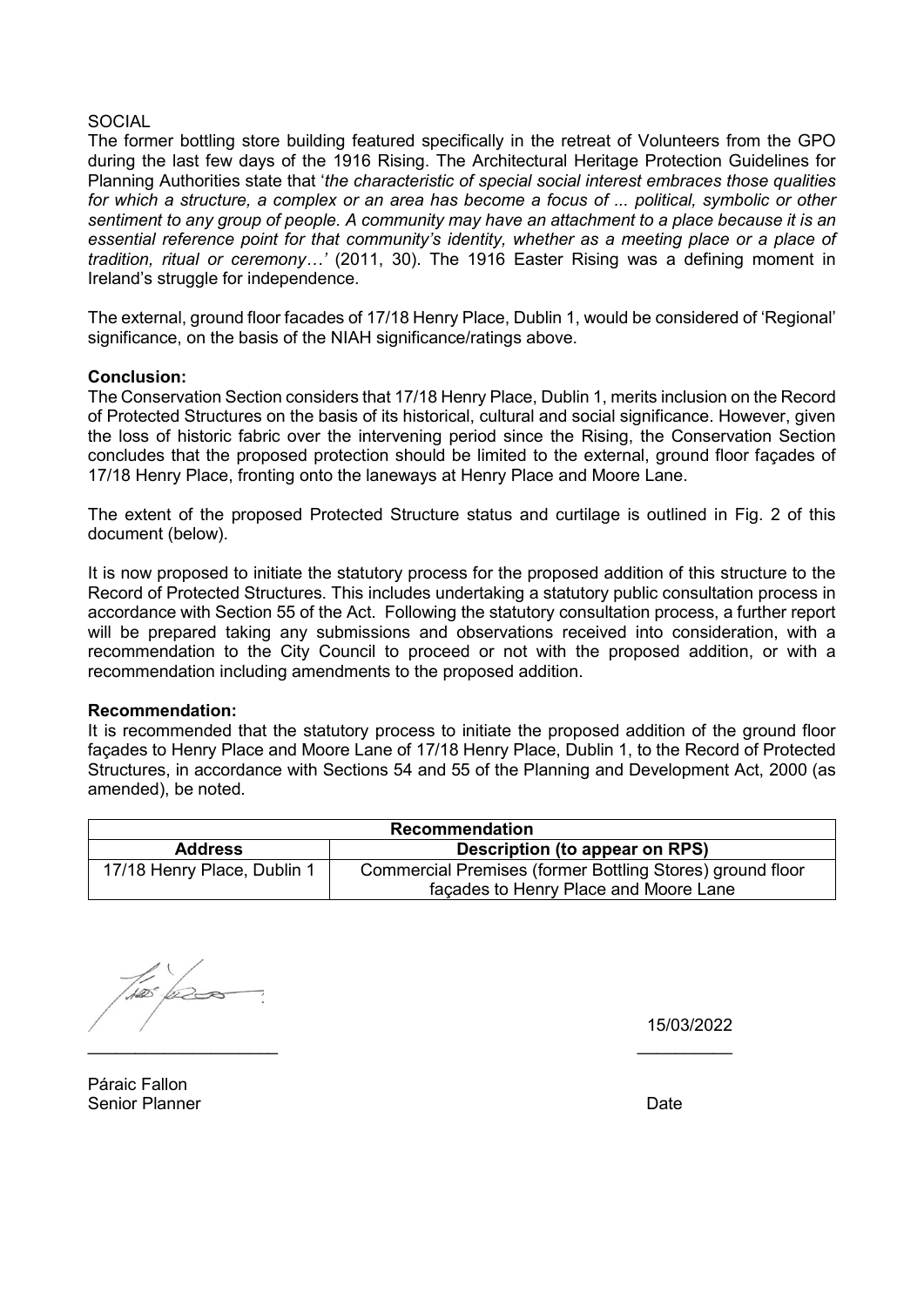# **Extent of Protected Structure Status**



# **Photographs**